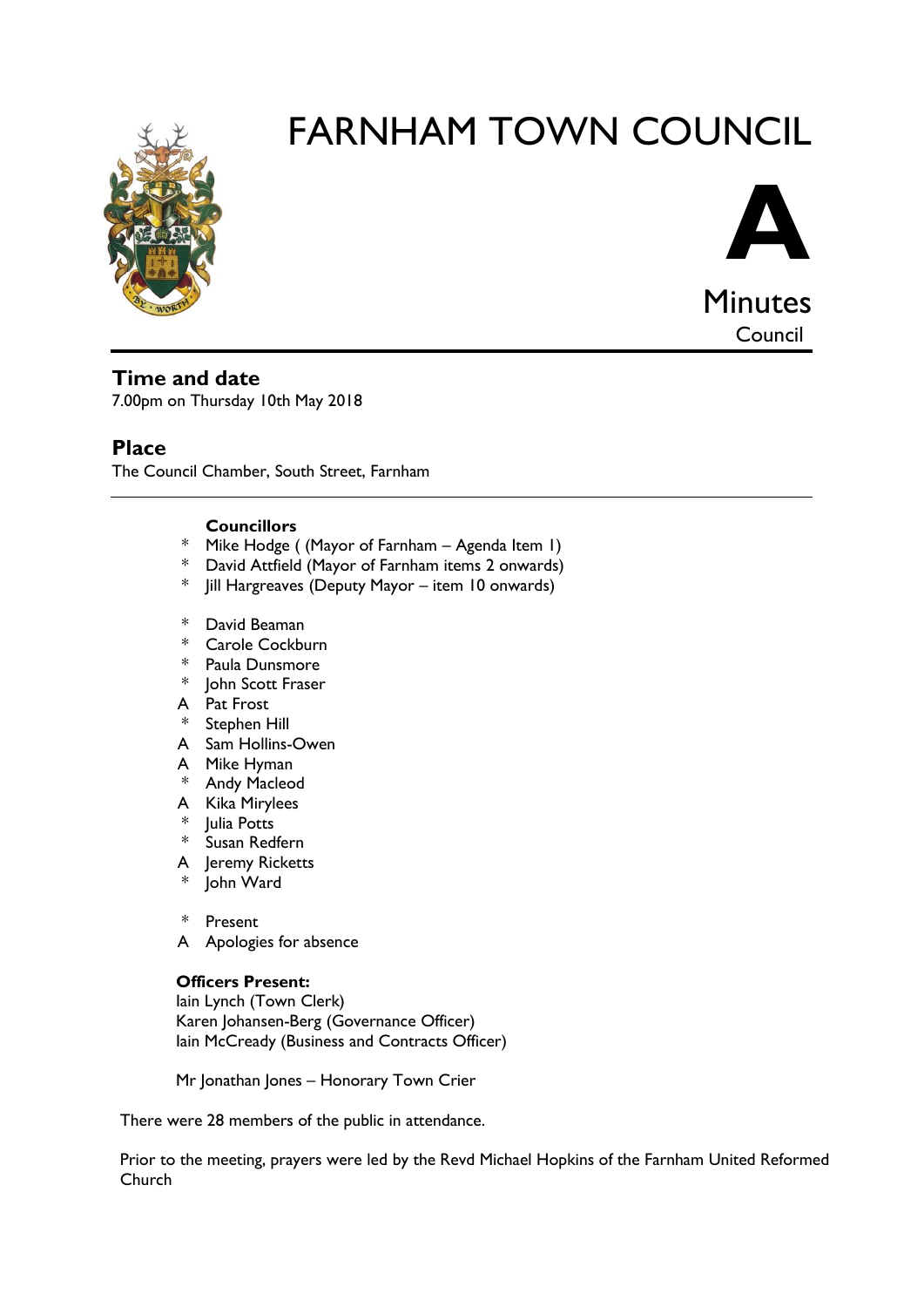#### C001/18 **Election of Mayor of Farnham**

Cllr Julia Potts proposed, and Cllr David Beaman seconded, that Cllr David Attfield be elected Mayor of Farnham for the Municipal Year 2018/19. There were no other nominations.

#### **RESOLVED** *nem con* **that: Cllr David Attfield be elected Mayor of Farnham for the Municipal Year 2018/19.**

C002/18 Cllr Hodge invested Cllr Attfield with the Mayoral Chain and Badge of Office.

#### C003/18 **The Mayor of Farnham's Declaration of Acceptance of Office**

Having been invested with the Chain and Badge of Office, Cllr David Attfield made his Declaration of Acceptance of Office and commenced his duties as Mayor.

#### C004/18 **The Mayor's speech of acceptance**

Cllr Attfield thanked his fellow councillors for supporting his election to the position of Mayor of Farnham for a second time. It was both an honour and a privilege to represent not only Weybourne and Badshot Lea but all the communities of Farnham. During the year ahead the Mayor was looking forward to joining in and supporting many activities planned by the Council, charitable groups, schools, businesses and both town and village events.

The Mayor said he had thought long and hard o a charity to support during his Mayoral year and decided to support something that would provide a legacy for young people the future. Having been a volunteer and supported of the 1st Farnham Girls Brigade for almost forty years, he was well aware of the excellent work done by volunteers with other local youth organisations. Cllr Attfield had seen the opportunity to help with the fantastic project to update Garner's Field used by scouting groups, youth organisations and Duke of Edinburgh Award parties. He hoped that by selecting "Garners goes Bananas" as his charity he would be able to raise awareness of the project and provide some financial support.

C005/18 **Presentation of the chain and badge of office for the Mayor's consort.** The Mayor presented Mrs Anne Attfield with the badge of office of Mayoress.

#### C006/18 **Apologies for Absence**

Apologies were received from Cllr Frost, Hollins-Owen, Hyman, Mirylees and Ricketts.

#### C007/18 **Minutes**

The Minutes of the Farnham Town Council Meeting held on Thursday 19th April 2018 were agreed and signed by the Mayor as a correct record.

#### C008/18 **Declarations of interests**

There were no disclosures of interest relating to items on the agenda.

#### C009/18 **Election of Deputy Town Mayor**

Cllr Cockburn proposed, and Cllr Ward seconded, that Cllr Jill Hargreaves be elected Deputy Mayor for the Municipal Year 2018/19. There were no other nominations.

#### **RESOLVED** *nem con* **that: Cllr Jill Hargreaves be elected Deputy Mayor for the Municipal Year 2018/19.**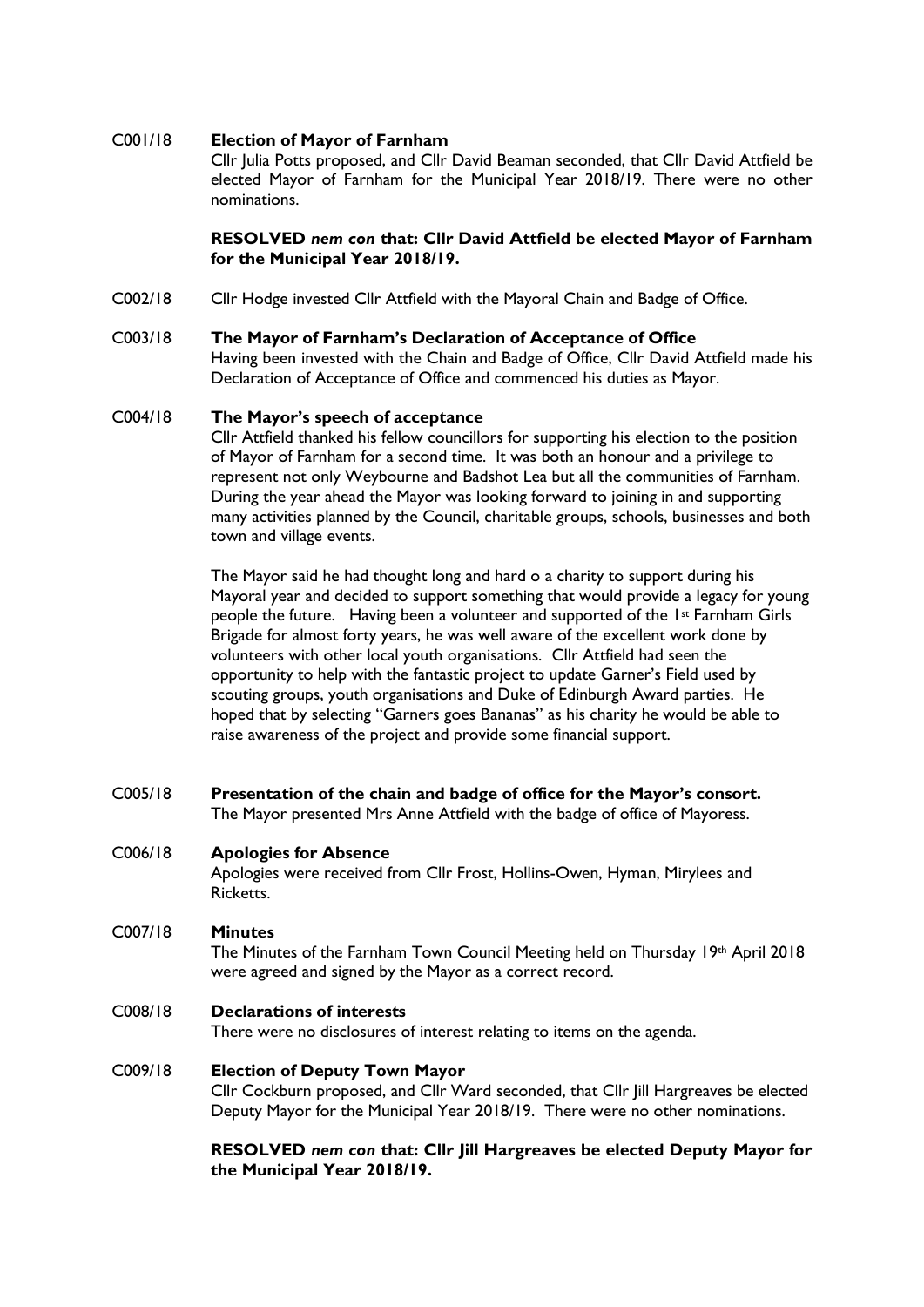C010/18 Cllr Attfield, the Mayor of Farnham, invested Cllr Hargreaves with the Badge of Office of Deputy Mayor of Farnham.

#### C011/18 **The Deputy Mayor's Declaration of Acceptance of Office**.

Having received the Badge of Office, Cllr Hargreaves made her Declaration of Acceptance of Office and thanked her proposer and seconder for their kind comments and thanked the Council for her appointment to the role. The Deputy Mayor looked forward looked to supporting the Mayor in the year ahead.

#### C012/18 **Vote of thanks to the retiring Town Mayor**

Cllr Ward proposed a vote of thanks to the retiring Mayor, Cllr Mike Hodge, which was seconded by Cllr Dunsmore.

Cllr Ward said it was a privilege to propose the vote of thanks to the retiring Mayor, Cllr Hodge, having been lucky enough to have him as Deputy during his own Mayoral year. The retiring Mayor had been a strong supporter of local institutions and was particularly proud and moved by the high attendance at both the traditional Remembrance Day Parade and the separate Schools' Ceremony. During his year he had worked tirelessly to support Farnham's community activities and the many volunteers working for the town's good causes.

The retiring Mayor had many qualities and interests and when seeking a theme for the vote of thanks it seemed that the letter 'B' was significant. He was brave, in going to Andernach on his motor bike; he pulled the first pint at the Beer Festival and saw the inaugural Gin Festival; his charity supported the Brightwells Gostrey Centre and Woodlarks and he had inaugurated a Farnham otter Trail involving companies, schools and community groups with all proceeds going to the charity. In addition to his many Mayoral duties, he had given lectures to schools on his favourite pastime, beekeeping

Farnham expects high standards from its Mayors and Ward was happy to say that Cllr Hodge had more than lived up to expectations and that he had been a Grade A Mayor.

In seconding the vote of thanks, Cllr Dunsmore also paid tribute to Cllr Hodge concurring that Cllr Hodge had been an excellent Mayor. On behalf of all cocouncillors Cllr Dunsmore thanked Cllr Hodge for his enthusiasm and the inventive ways he had carried out his role in the preceding year.

C013/18 **Presentation of Past Town Mayor's Badge and Past Mayor's Consort Badge** The Mayor presented Cllr Mike Hodge with a Past Mayor's Badge and Cllr Julia Potts with a Past Mayor's Consort Badge.

> Cllr Hodge thanked Cllr Ward for his kind words. He said his year as Mayor had made him appreciate the depth of community spirit and how much the community is relied on to make Farnham what it is. He passed on his personal thanks to everyone in Farnham for what they do to make Farnham special. He particularly thanked Jo Aylwin of Blooming Arts and the Farnham Lions for their enthusiasm and support of the Otter project and thanked Cllr Potts for her support during the year. Cllr Hodge also wished to thank the team at the Farnham Herald for all their help in raising awareness of activities during his Mayoral year.

> In conclusion, Cllr Hodge thanked Cllr Attfield his support as Deputy and wished him and the Mayoress every success in the year ahead.